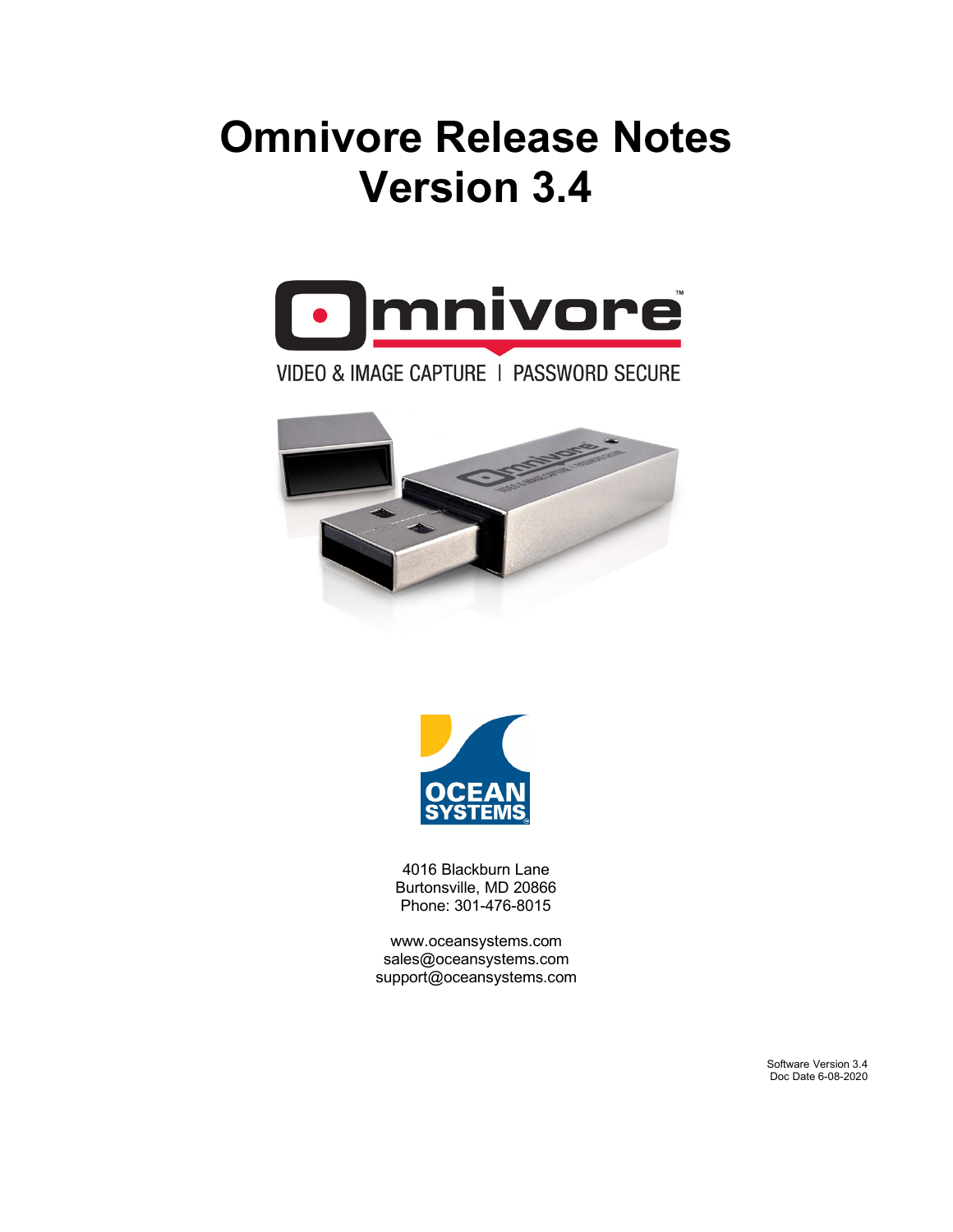# **Omnivore 3.4 Release Notes**

| Version       | 3.4        | 3.3        | 3.1        |
|---------------|------------|------------|------------|
| Release Date  | 06/12/2020 | 08/01/2019 | 03/28/2019 |
| Support Date* | 05/01/2020 | 07/01/2019 | 03/01/2019 |

\* Free upgrade to customers that are in support as of this date.

[Get back in support by renewing securely online!](https://store.oceansystems.com/product/omnivore-support-contract-1-year/)

### **Omnivore 3.4 - Released 06/12/2020**

#### **New Features**

- Updated FFmpeg Convert to identify & process more file types.
- Improved Omnivore's Optimization Process & Notifications
	- o Improved notification process for situations where optimization fails.
	- o Auto resets optimization values after failed optimization when user attempts new optimization without manually resetting.
	- o Notice to re-optimize when users change output settings after performing an optimization.
- FFmpeg **Convert** window resized to fit lower resolution displays.
- **Audio Capture Settings Guide** updated for Win10.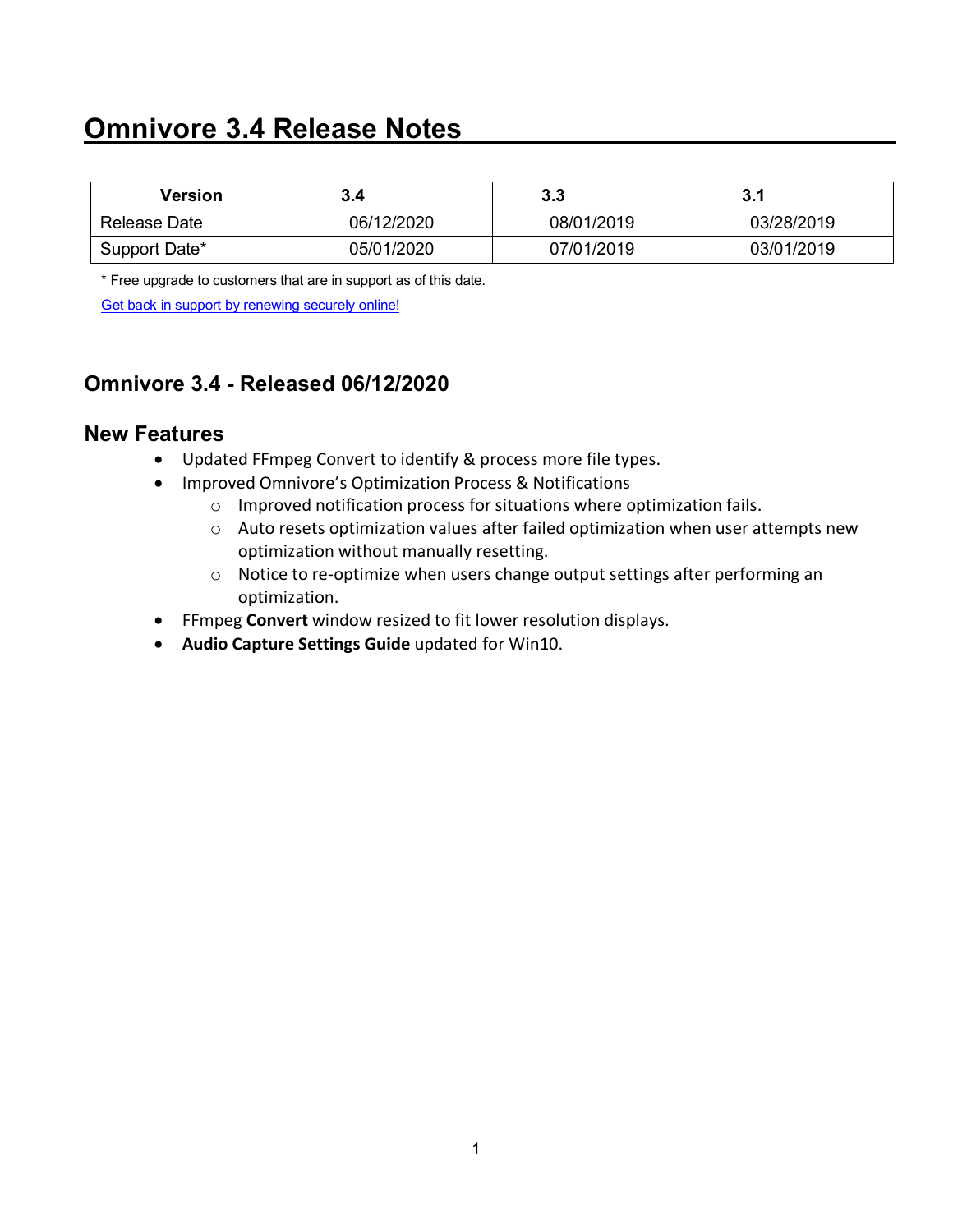# **Omnivore 3.3 Release Notes**

| Version       | 3.3        | 3.1        | 3.0.0.26   |
|---------------|------------|------------|------------|
| Release Date  | 08/01/2019 | 03/28/2019 | 06/15/2018 |
| Support Date* | 07/01/2019 | 03/01/2019 | 01/01/2015 |

\* Free upgrade to customers that are in support as of this date.

[Get back in support by renewing securely online!](https://store.oceansystems.com/product/omnivore-support-contract-1-year/)

### **Omnivore 3.3 - Released: 08/01/2019**

### **New Features**

- **Omnivore Viewer – FFmpeg Convert**
	- o Added BATCH processing capability
	- o Added ability to playback files using FFplay
	- o Added video thumbnail and basic metadata to UI
	- o Added FFprobe Container & Streams report
	- o Added FFprobe Frame Information report (XML)
	- o Added all new FFmpeg XML Viewer for viewing Frame Information reports
	- o Added ability to change video output dimensions\correct aspect ratio
	- o Added ability to change video output frame rate (FPS)
	- o Added ability to TRIM video to duration of interest
	- o Added ability to export uncompressed WAV
	- o Added ability to export compressed MP3
- **Added Video Standards & Display Aspect Ratio chart (PDF) & updated HELP files**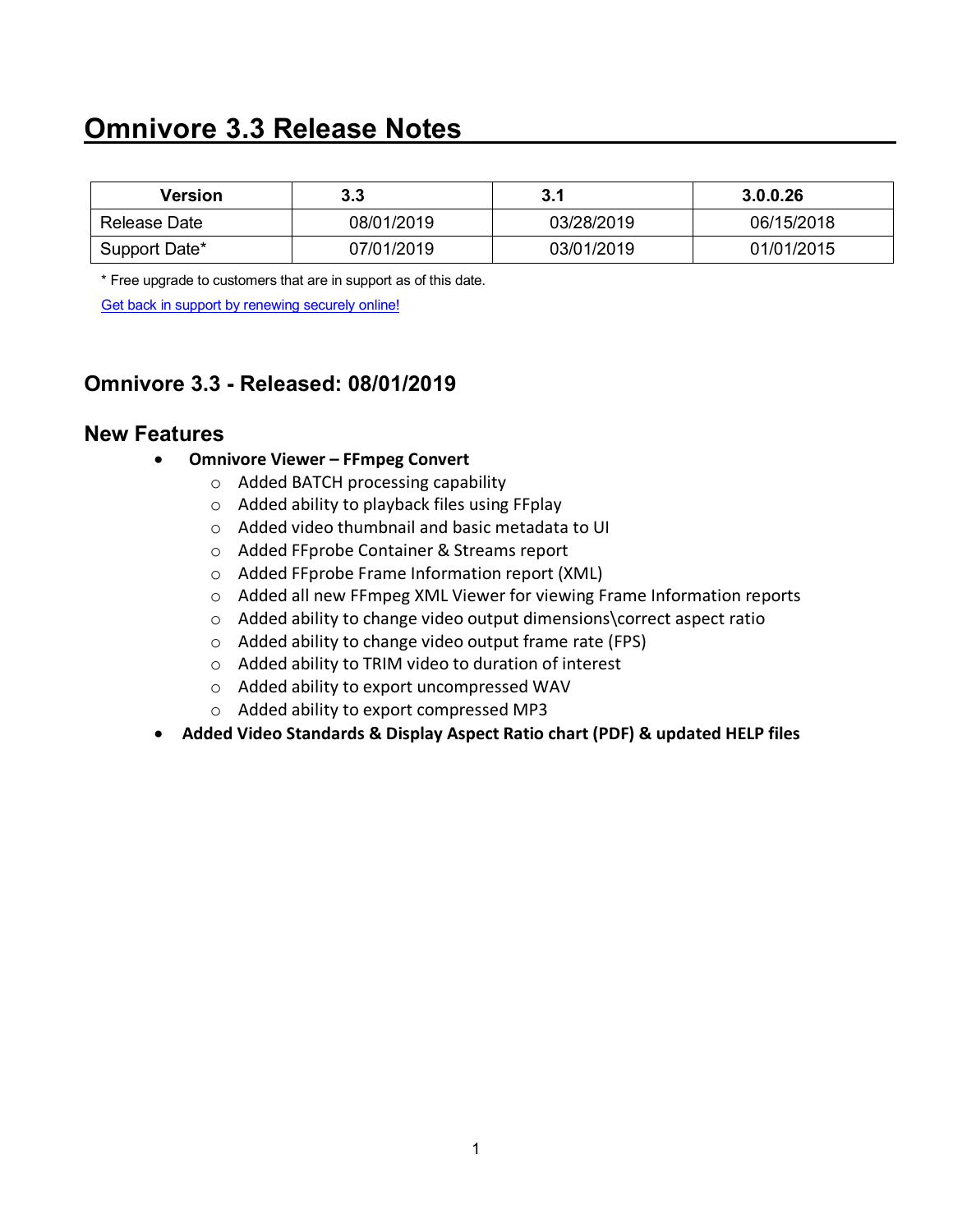# **Omnivore 3.1 Release Notes**

| Version       | 3.1        | 3.0.0.26   | 3.0.0.25   |
|---------------|------------|------------|------------|
| Release Date  | 03/28/2019 | 06/15/2018 | 11/22/2017 |
| Support Date* | 03/01/2019 | 01/01/2015 | 01/01/2015 |

\* Free upgrade to customers that are in support as of this date.

[Get back in support by renewing securely online!](https://store.oceansystems.com/product/omnivore-support-contract-1-year/)

### **Omnivore 3.1 - Released: 03/29/2019**

- **NEW Omnivore Viewer – FFmpeg Convert!**
	- o Omnivore Viewer now includes FFmpeg Convert, which allows Omnivore users to open and process any file supported by FFmpeg on any Windows PC.
- Fixed Omnivore Viewer bug that doubled the frame count when exporting captures with Timecode captures to MOV.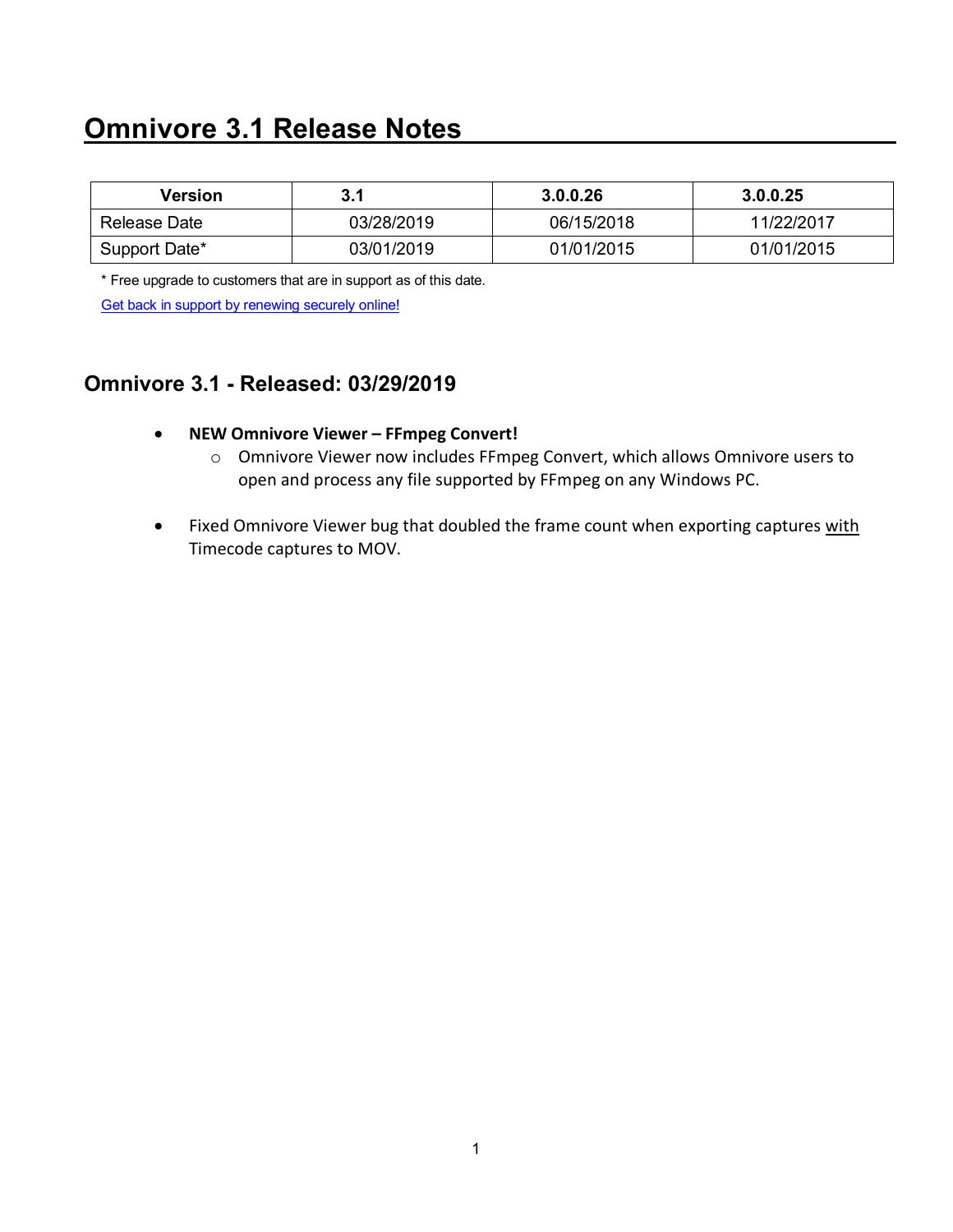# **Omnivore 3.0.0.26 Release Notes**

| Version       | 3.0.0.26   | 3.0.0.25   | 3.0.0.17   |
|---------------|------------|------------|------------|
| Release Date  | 06/15/2018 | 11/22/2017 | 02/06/2015 |
| Support Date* | 01/01/2015 | 01/01/2015 | 01/01/2015 |

\* Free upgrade to customers that are in support as of this date.

[Get back in support by renewing securely online!](https://store.oceansystems.com/product/omnivore-support-contract-1-year/)

### **Omnivore 3.0.0.26 Maintenance Release - Released: 06/15/2018**

• Fixed Omnivore Updater application errors when ran on Win10 build 1803.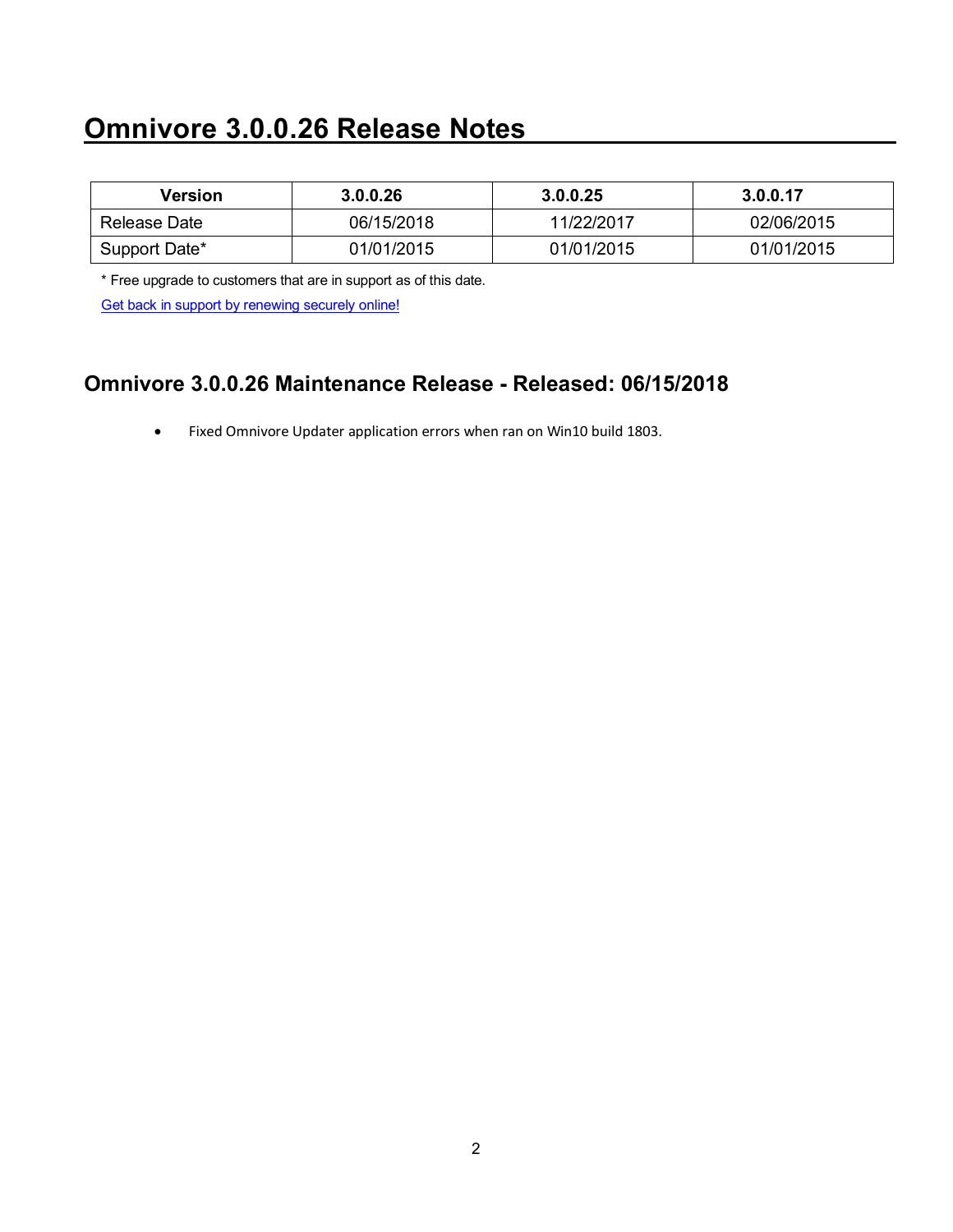# **Omnivore 3.0.0.26 Release Notes**

| Version       | 3.0.0.26   | 3.0.0.25   | 3.0.0.17   |
|---------------|------------|------------|------------|
| Release Date  | 04/20/2018 | 11/22/2017 | 02/06/2015 |
| Support Date* | 01/01/2015 | 01/01/2015 | 01/01/2015 |

\* Free upgrade to customers that are in support as of this date.

[Get back in support by renewing securely online!](https://store.oceansystems.com/product/omnivore-support-contract-1-year/)

### **Omnivore 3.0.0.26 Maintenance Release - Released: 04/20/2018**

• Fixed bug with Omnivore Viewer opening OMVA captures larger than 4 GB properly.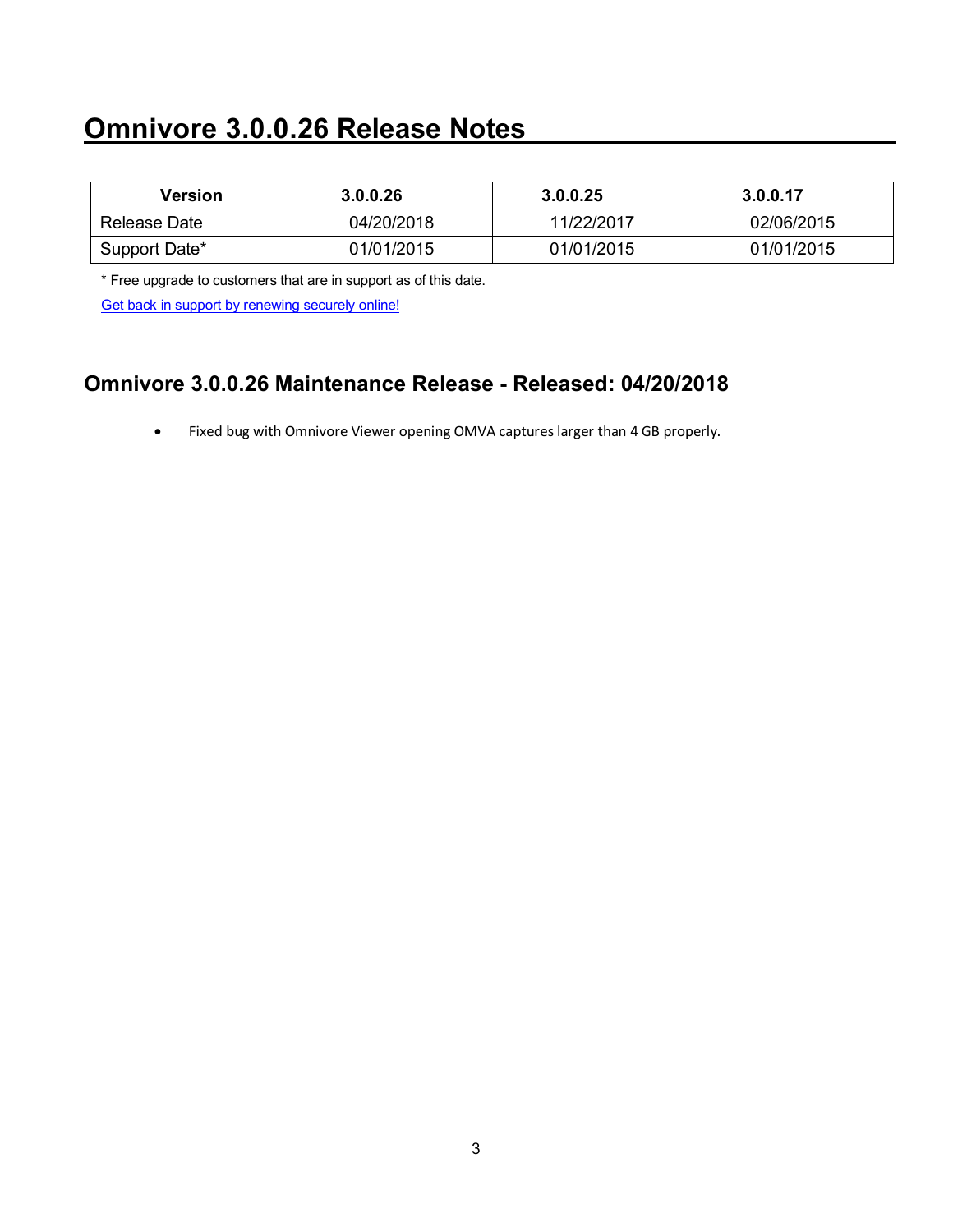# **Omnivore 3.0.0.26 Release Notes**

| Version       | 3.0.0.26   | 3.0.0.25   | 3.0.0.17   |
|---------------|------------|------------|------------|
| Release Date  | 12/15/2017 | 11/22/2017 | 02/06/2015 |
| Support Date* | 01/01/2015 | 01/01/2015 | 01/01/2015 |

\* Free upgrade to customers that are in support as of this date.

[Get back in support by renewing securely online!](https://store.oceansystems.com/product/omnivore-support-contract-1-year/)

### **Omnivore 3.0.0.26 Maintenance Release - Released: 12/15/2017**

• Fixed bug where using TIFF for image capture occasionally caused Omnivore to crash.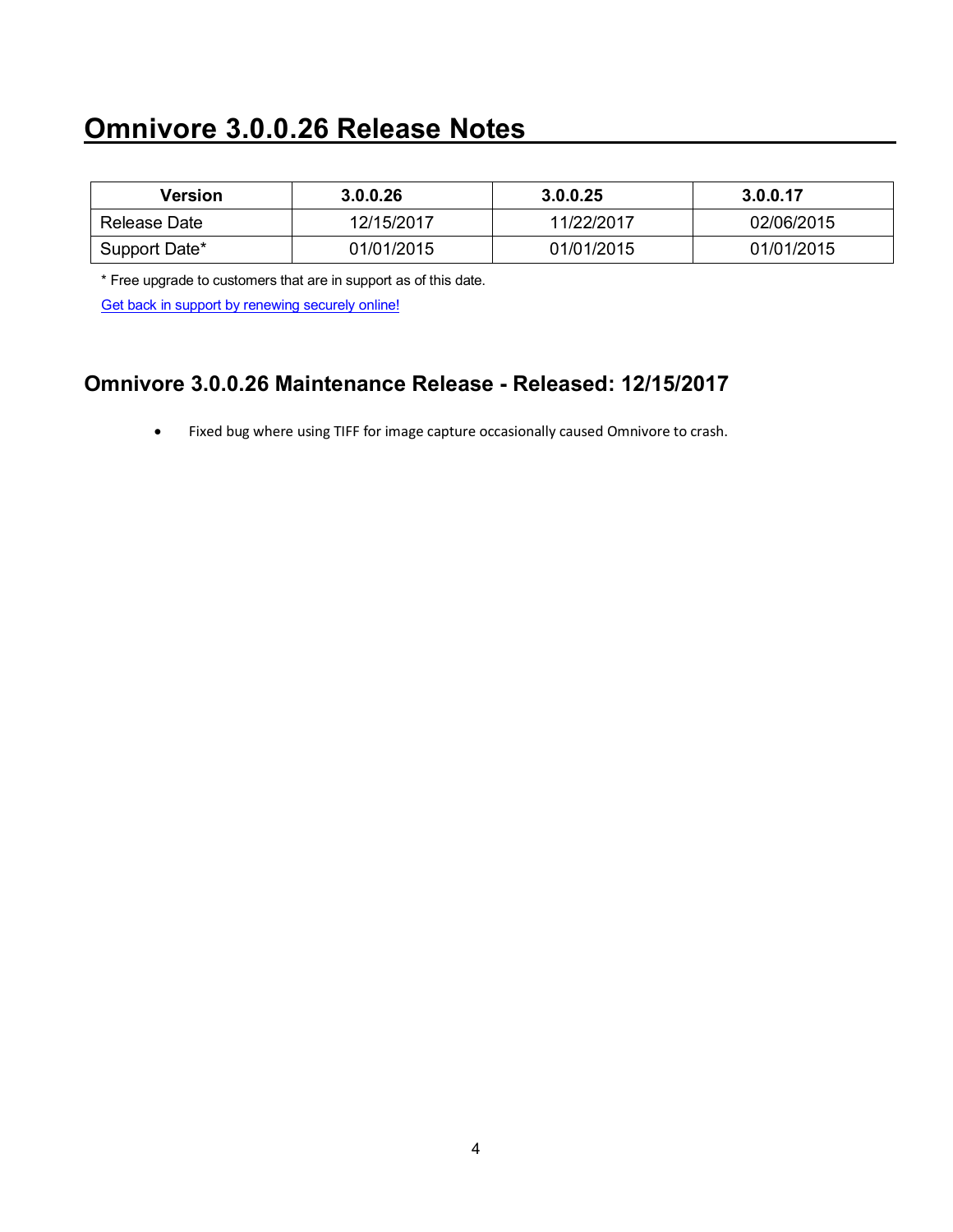# **Omnivore 3.0.0.25 Release Notes**

| Version       | 3.0.0.25   | 3.0.0.17   | 2.0        |
|---------------|------------|------------|------------|
| Release Date  | 11/22/2017 | 02/06/2015 | 05/27/13   |
| Support Date* | 01/01/2015 | 01/01/2015 | 01/01/2013 |

\* Free upgrade to customers that are in support as of this date.

[Get back in support by renewing securely online!](https://store.oceansystems.com/product/omnivore-support-contract-1-year/)

### **Omnivore 3.0.0.25 Maintenance Release - Released: 11/22/2017**

- **New:** Added "Set to TFP" *(Temporary File Path)* link on OUTPUT SETTINGS tab. Clicking link after setting Output location automatically sets TFP to same path.
- **New:** Added additional system information to OMV/OMVA files and report, such as Operating System, Time Zone, CPU, and Video card.
- Fixed issue with Microsoft Defender & Security Essentials recent update(s) identifying Omnivore & Omnivore Viewer as security threat, preventing from launching.
- Fixed bug that occasionally disabled play button after captures played through until the end of file.
- Fixed bug in Omnivore Viewer where AVI files were being exported as 0 KB in size.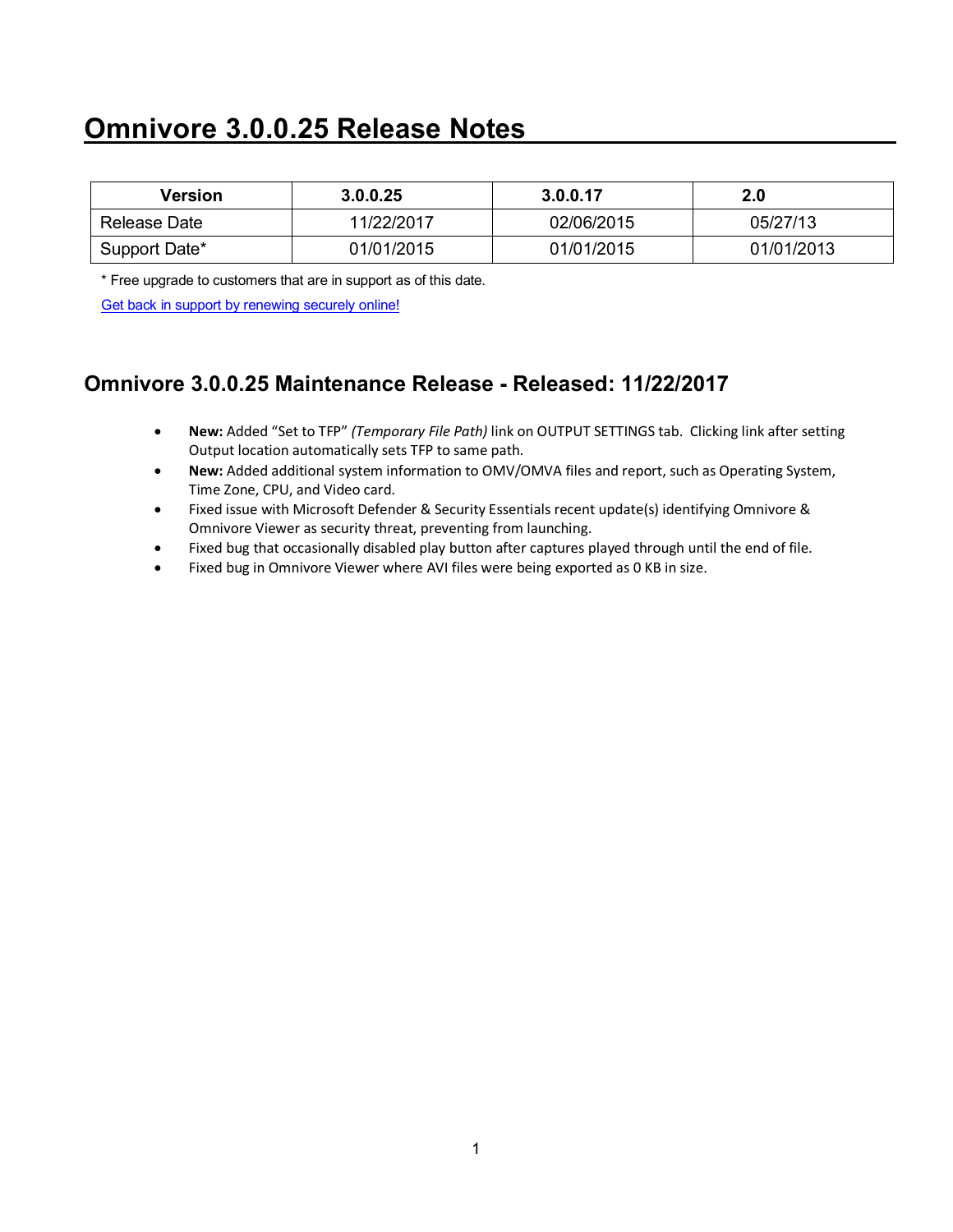## **Omnivore 3.0.0.17 Release Notes** *(02.06.2015)*

- $\triangleright$  Omnivore 3.0 Software with new features
- ▶ Save Settings/User Preferences Per User
- Languages (English, Spanish, Portuguese, German, French)
	- o Includes Capture report and mouse over messages
- Disable Countdown on overlay
- Clock Modes: Active Ticking Clock Mode or Passive Clock Mode (on/off)
	- o Change buttons to say "Set" vs "Set/Sync" is now model to Active and Passive Clock Mode
	- o Added message to reset clock when going from Passive to Active if time was already set.
- $\triangleright$  Set/Sync Clock Reset: now resets to +1 min instead of +2
- Disable end path on Save to "My Computer" selection is now a model setting.
- Capture Report updated include Active Clock mode and new language about file creation date
	- o Active and Passive Clocks with better explanations of each mode as notes.
	- o Added super script to explanation for "File Created Date/Time" to prompt user to the explanation
- DVR Recovery Worksheet in help
- $\triangleright$  New USB 3.0 64 GB Drives available
- USB Port Mode detection: USB 2.0/3.0 Mode displayed in OMN header and Misc. Tab
- "Save as compressed JPEG MP4" added to Omnivore Viewer export options
- "Save as compressed MP3" added to Omnivore Viewer export options
- MP3 and MP4 added to Batch processing options

#### **Bug Fixes**

▶ Bug Fix: WVM export - Was exporting whatever frame you were on as the first frame in the video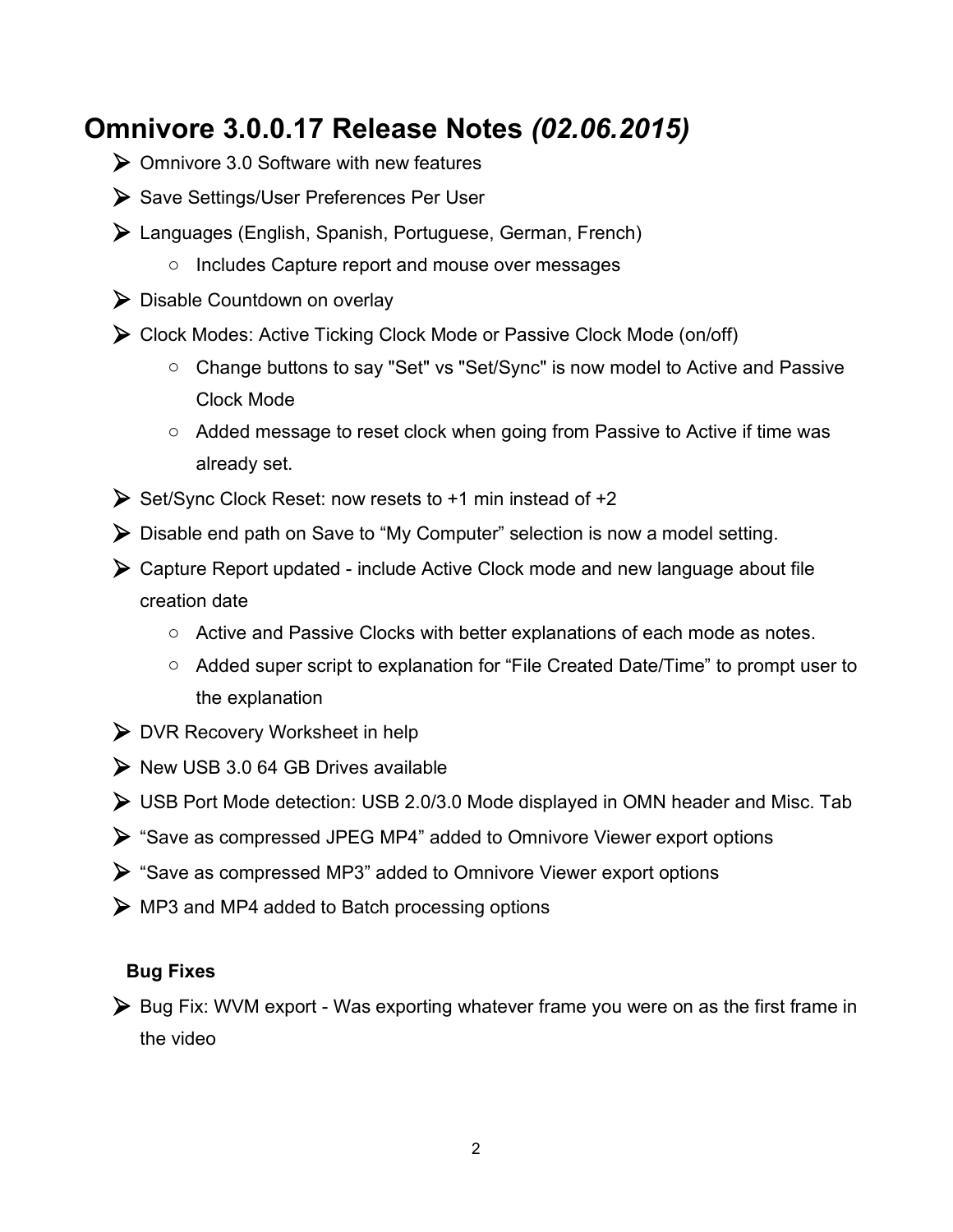#### **Save Settings/User Preferences Per User**

Omnivore 3.0 introduces the ability to save user settings and preferences, such as an individual's preferred overlay color, image file format, output locations, and other video overlay settings.

The "Save User Settings" button is located on the **Utilities** tab within Omnivore 3.0, as shown to the right.

User settings/preferences are stored as *.preference* files to a hidden folder on the unsecure partition of the Omnivore 3.0 device.

For information on backing up and restoring the user list and each user's preferences, see the **Appendix**.

#### **Languages** *(English, Spanish, Portuguese, German, French)*

Omnivore 3.0 now supports five different languages, and users can save their language preference using the new "Save User Settings" feature.

Language selection is made via the **Utilities** tab, as shown to the right.

The language preference applies not only to the Omnivore interface, but also to the overlay window, mouse-over messages, and even the Omnivore Capture Report.

#### **Disable Countdown on Overlay**

A new checkbox option has been included on the overlay window that allows users to disable the countdown prior to starting a video capture.

As with the other settings available in the overlay, this new setting can also be retained by using the new "Save User Settings" feature.





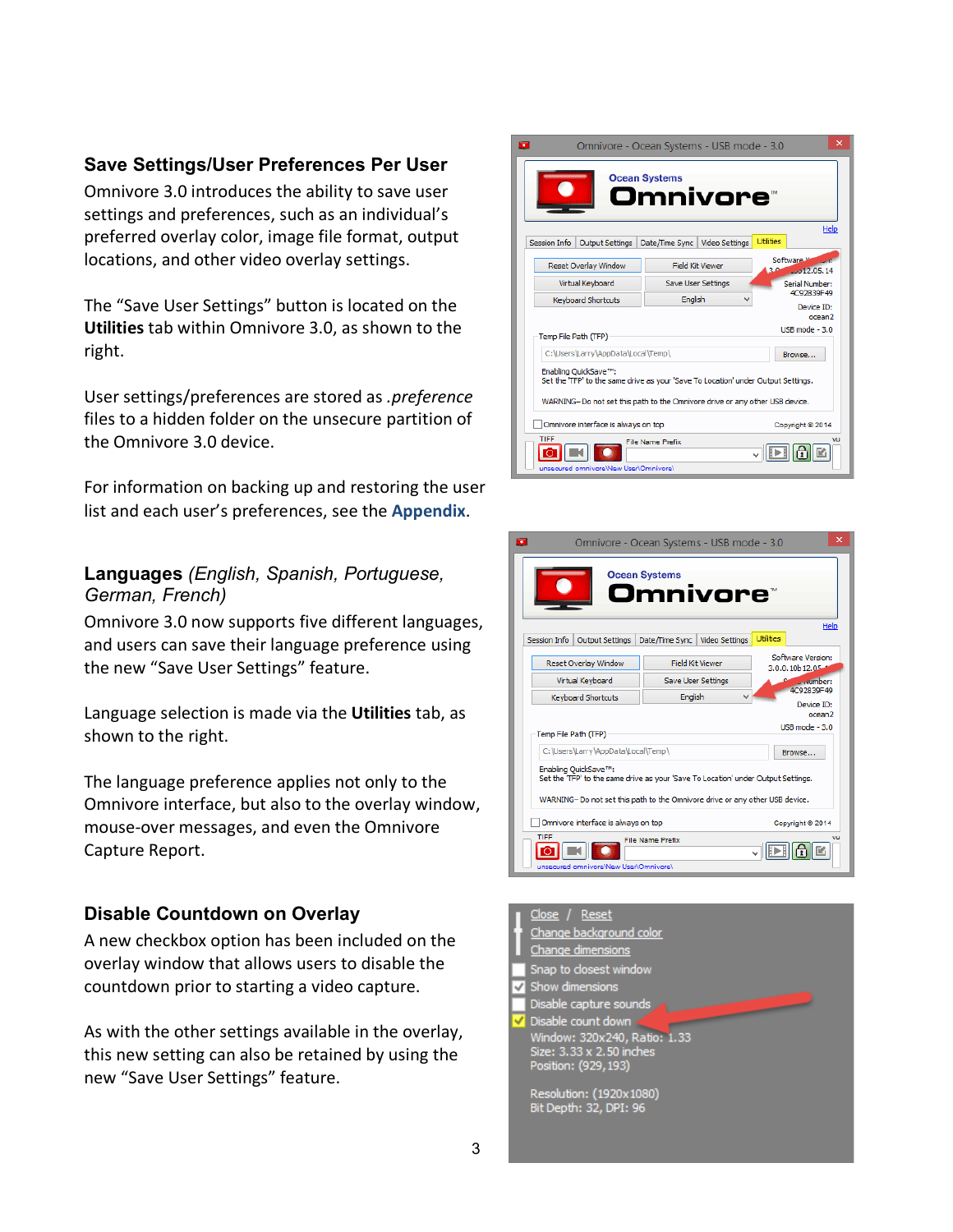#### **Clock Modes: Active Ticking Clock Mode or Passive Clock Mode (on/off)**

The **Date/Time Sync** tab has historically only provided an active clock for the "Actual Local Time" setting, meaning that once you click the "Set/Sync" button associated with the "Actual Local Time" the clock begins ticking.

|                    | Video Settings<br>Output Settings | <b>Utilities</b> |
|--------------------|-----------------------------------|------------------|
| Actual Local Time: | 12/16/14 15:38:00                 | Set/Sync         |
| DVR/System Time:   |                                   | Set/Sync         |
| <b>Time Offset</b> |                                   | Reset            |

In Omnivore 3.0 we've included a checkbox option that disables the active clock (shown above), so historical time references can be used directly during post-processing. To disable the active clock simply uncheck the "Active clock" checkbox.

#### **Set/Sync Clock Reset: now resets to +1 min instead of +2**

In previous versions of Omnivore clicking the reset button on the **Date/Time Sync** tab would prefill the "Actual Local Time" field by adding 2 minutes to the host computer system's current date/time.

This has been changed to only add 1 minute to the host computer system's current date/time, in order to reduce the time required to complete the synchronization.

#### **Disable end path on Save to "My Computer" selection is now a model setting**

On the **Output Settings** tab Omnivore users now have the option to disable the default End Path, which by default creates a Case ID sub-folder under each User Name's folder.

Unchecking the "Enabled" checkbox next to the End Path (shown to the right) disables the default End Path, and saves the session's captures directly to the Root Path.

As with most other settings, this new setting may also be saved in the user's preference file.

| Session Info<br><b>Output Settings</b> | Date/Time Sync<br>Video Settings | <b>Utilities</b> |
|----------------------------------------|----------------------------------|------------------|
| <b>Actual Local Time:</b>              | 12/16/14 15:45:00                | Set/Sync         |
| DVR/System Time:                       |                                  | Set/Sync         |
| <b>Time Offset</b>                     |                                  | Reset            |
|                                        | Active clock                     |                  |

| o                                          | ×<br>Omnivore - Ocean Systems - USB mode - 3.0                                                                       |
|--------------------------------------------|----------------------------------------------------------------------------------------------------------------------|
|                                            | <b>Ocean Systems</b><br>Omnivore®                                                                                    |
|                                            | Help                                                                                                                 |
| Session Info                               | <b>Output Settings</b><br>Date/Time Sync<br>Video Settings<br><b>Utilities</b>                                       |
| <b>Image Format</b><br>$\odot$ TIFF<br>BMP | <b>Auto File Naming</b><br>Append Datetime<br>(MM-DD-YY HHMMSS)<br><b>Append Numeric Increment</b><br>None (Save As) |
| Save To Location                           | Omnivore Thumb Drive (a) My Computer<br>Secured<br>V Unsecured                                                       |
| Root Path: C:\                             | Browse                                                                                                               |
|                                            | End Path: New User\Omnivore<br>Enabled                                                                               |
| Full Path: C:\<br>TIFF                     | vu<br><b>File Name Prefix</b>                                                                                        |
| C:\                                        |                                                                                                                      |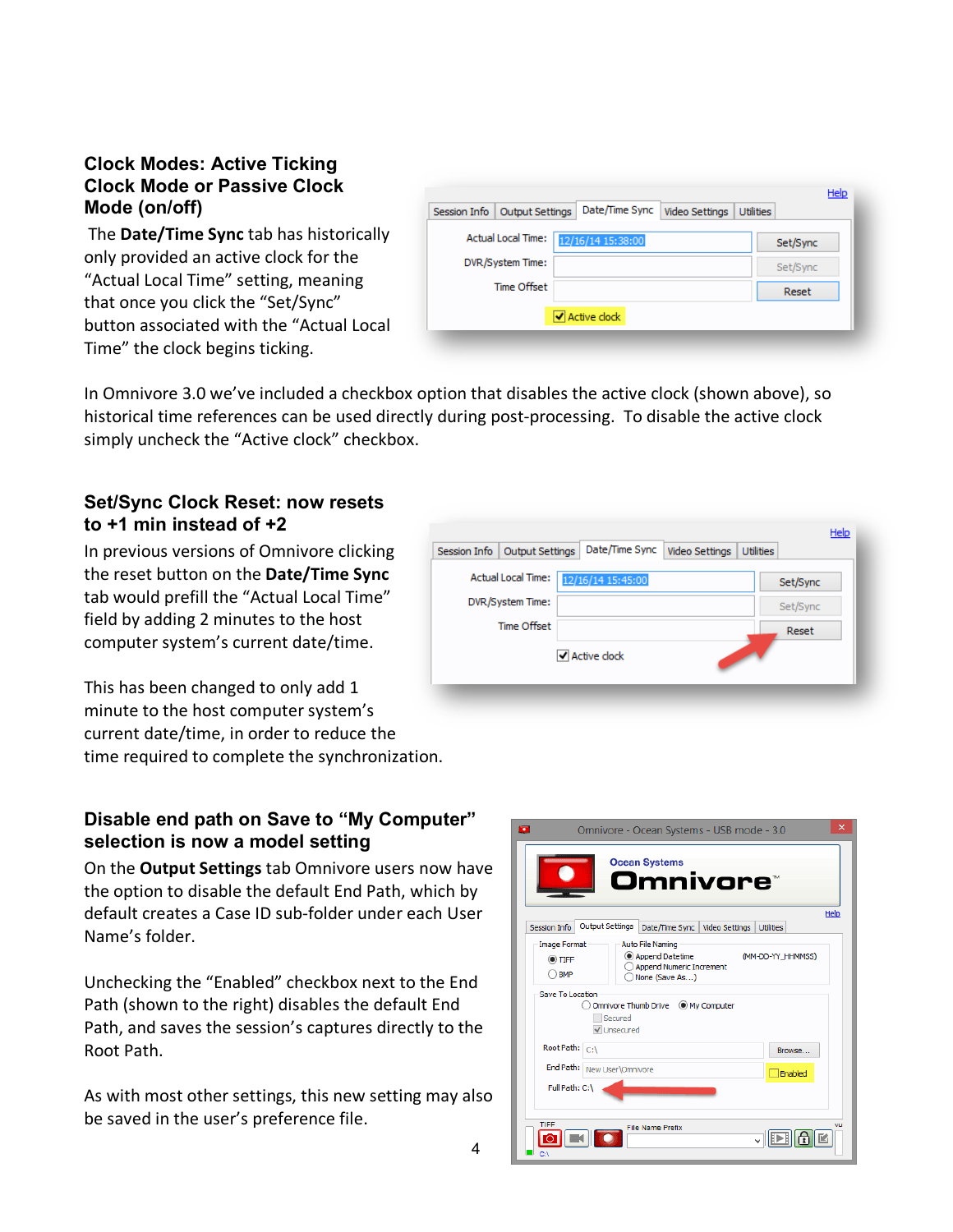#### **Capture Report Updated**

The Omnivore Capture Report has been updated to include information regarding the new Active/Passive clock mode, as shown to the right. An explanation of each mode is also provided in the new report.

Additionally, we have included more information regarding the "File Created" date/time reported in the Capture Summary.

#### **DVR Recovery Worksheet in Help**

We've added the Ocean Systems DVR Recovery Worksheet to the Omnivore Help page.

This 2-page worksheet is provided as a form fillable PDF that provides guidance on the information users should consider collecting during Digital CCTV recoveries.

#### Date/Time Sync Info (statically reported)

Actual Local Time: 12/17/14 07:40:00 DVR/System Time: 12/17/14 07:55:00 Offset Time: DVR to Actual Local: 15 minutes faster

#### Active Clock: NO

(Active Clock = Yes: This is the date and time at which the synchronization was established. Typically used for calibrating capture time post processing or documenting time/date during onsite recovery.) (Active Clock = No: These are any known times used to establish an Offset. Typically used for post processing.)

| VIDEO & IMAGE CAPTURE   PASSWORD SECURE         |                                                    | FINALIST                      |
|-------------------------------------------------|----------------------------------------------------|-------------------------------|
| <b>Guides</b>                                   |                                                    | <b>Useful Web Links</b>       |
| <b>Omnivore Product Guide</b>                   | <b>Audio Setup Guide</b>                           | Videos <sup>2</sup>           |
| mnivore<br>UTER & MADE ENTERED IN CONTROL STORE | mnivore<br>VERS 6 Block Cardinal - Autourge-Kerner | <b>Omnivore Overview</b>      |
|                                                 |                                                    | <b>Omnivore Tutorials</b>     |
|                                                 |                                                    | Setup & Enable Audio Capture  |
| Omnivore Product Guide <sup>1</sup>             | Setup & Enable Audio Capture <sup>1</sup>          | News and Support <sup>2</sup> |
|                                                 |                                                    | <b>Omnivore News</b>          |
| <b>Standalone DVR Guide</b>                     | <b>DVR Recovery Worksheet</b>                      | <b>Support Center</b>         |
|                                                 |                                                    | Software Updates              |
|                                                 |                                                    | Registration                  |
| Standalone DVR Guide <sup>1</sup>               | <b>DCCTV Recovery Worksheet1</b>                   |                               |

#### **New USB 3.0 64GB Drives**

Omnivore 3.0 doubles the capacity of

previous Omnivore drives from 32 GB to 64 GB, and Omnivore 3.0 drives are USB 3.0 compatible. USB 3.0 provides theoretical data transfer speeds up to 10x faster than USB 2.0. Double the storage, more than doubling the transfer speed!

#### **USB Port Mode Detection**

Omnivore 3.0 will detect and report whether it is operating at USB 3.0 or USB 2.0 speeds.

This information is reported in the application's Title bar, and it is also included under the Device ID on the **Utilities** tab (as shown to the right).

|                                               | Omnivore - Ocean Systems - USB mode - 3.0                                         |                                        | ×                                |
|-----------------------------------------------|-----------------------------------------------------------------------------------|----------------------------------------|----------------------------------|
|                                               | <b>Ocean Systems</b><br>Omnivore™                                                 |                                        |                                  |
| <b>Session Info</b><br><b>Output Settings</b> | Video Settings<br>Date/Time Sync                                                  | <b>Utilities</b>                       | Help                             |
| Reset Overlav Window                          | <b>Field Kit Viewer</b>                                                           | Software Version:<br>3.0.0.10b12.05.14 |                                  |
| Virtual Keyboard                              | Save User Settings                                                                |                                        | Serial Number:<br>4C92839F49     |
| <b>Keyboard Shortcuts</b>                     | English<br>v                                                                      |                                        | Device ID:<br>ocean <sub>2</sub> |
| Temp File Path (TFP)                          |                                                                                   | $1$ ISB mode $-3.0$                    |                                  |
| C:\Users\Larry\AppData\Local\Temp\            |                                                                                   | Browse                                 |                                  |
| Enabling OuickSave™:                          | Set the 'TFP' to the same drive as your 'Save To Location' under Output Settings. |                                        |                                  |
|                                               | WARNING-Do not set this path to the Omnivore drive or any other USB device.       |                                        |                                  |
| Omnivore interface is always on top           |                                                                                   | Copyright @ 2014                       |                                  |
| TIFF                                          | <b>File Name Prefix</b>                                                           |                                        | VU                               |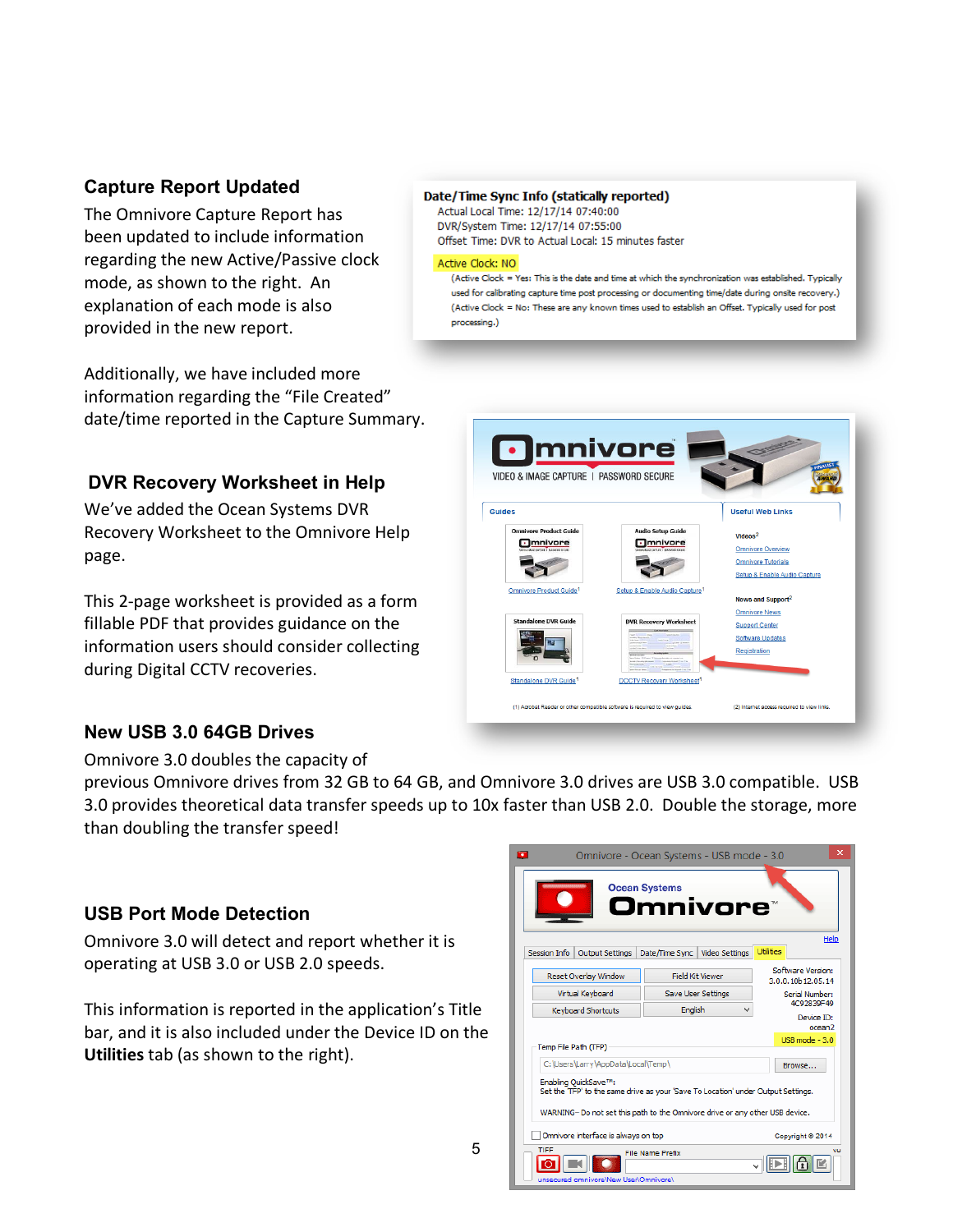#### **"Save as compressed JPEG .MP4" added to Omnivore Viewer export options**

Omnivore Viewer now provides an additional output option that allows users to export their captures as compressed MP4 files.

#### **"Save as compressed MP3" added to Omnivore Viewer export options**

Omnivore Viewer now provides an additional output option that allows users to export their audio as compressed MP3 files.

#### **MP3 and MP4 added to Batch processing options**

Omnivore Viewer's Batch convert tool now provides MP3 and MP4 file type options.

#### **Bug Fix: WVM export**

Previous versions of Omnivore Viewer were found to have a bug in the "Save as compressed WMV…" output option, where the first frame of the resulting file would be whatever frame the Omnivore Viewer's timeline slider was currently on, rather than the first frame of the capture or the Mark In point. This bug has been resolved with Omnivore 3.0